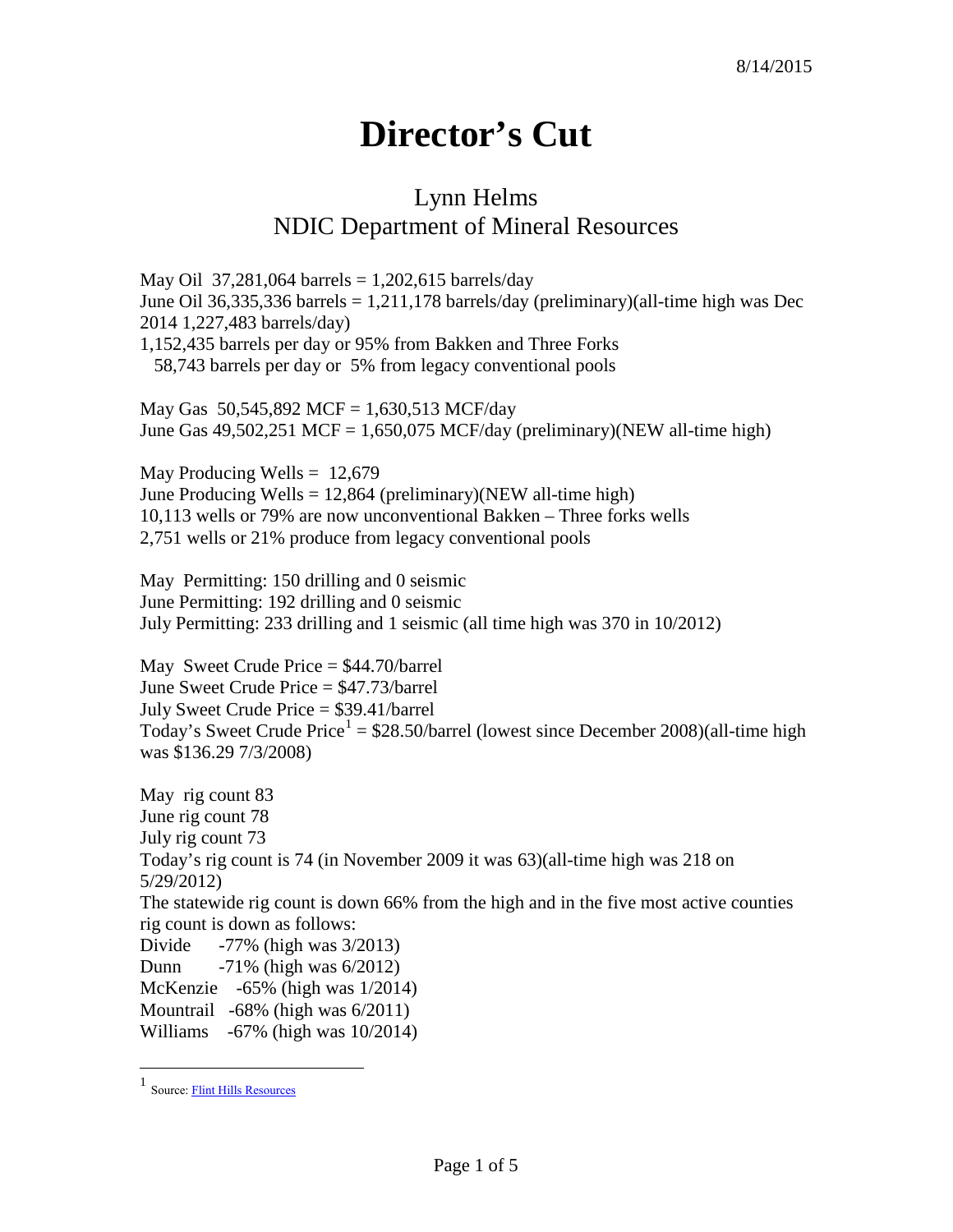## Comments:

The drilling rig count dropped 5 from May to June, 5 more from June to July, and remains unchanged this month. Operators are now committed to running fewer rigs than their planned 2015 minimum as drill times and efficiencies continue to improve and oil prices continue to fall. This has resulted in a current active drilling rig count that remains 5 to 10 rigs below what was operators indicated would be their 2015 average if oil price remained below \$65/barrel. The number of well completions rose sharply from 116(final) in May to 149(preliminary) in June as a large number of NC status wells reached the 1 year deadline for completion, or TA approval. Renewed oil price weakness anticipated to last well into next year is by far the main reason for the continued slowdown. There was one significant precipitation event in the Williston area and a separate one in the Minot area, 5 days with wind speeds in excess of 35 mph (too high for completion work), and no days with temperatures below -10F.

Over 98% of drilling now targets the Bakken and Three Forks formations.

At the end of June there were an estimated 848 wells waiting on completion services<sup>[2](#page-1-0)</sup>, 60 less than at the end of May. The current rig count plus NC well inventory is sufficient to maintain 1.2 million barrels of oil per day for 24 months.

Crude oil take away capacity depends on rail deliveries to coastal refineries to remain adequate.

Rig count in the Williston Basin has begun to stabilize. Utilization rate for rigs capable of 20,000+ feet is about 45% and for shallow well rigs (7,000 feet or less) about 25%.

Drilling permit activity increased from May to June and again from June to July as operators positioned themselves for low 2015 price scenarios with a significant permit inventory should a return to drilling price point occur in the next 12 months.

The number of rigs actively drilling on federal surface in the Dakota Prairie Grasslands is unchanged at 0.

<span id="page-1-0"></span> <sup>2</sup> Disclaimer: The number of completions is an estimate on the part of the director based on idle well count and a typical five year average. Neither the State of North Dakota, nor any agency officer, or employee of the State of North Dakota warrants the accuracy or reliability of this product and shall not be held responsible for any losses caused by this product. Portions of the information may be incorrect or out of date. Any person or entity that relies on any information obtained from this product does so at his or her own risk.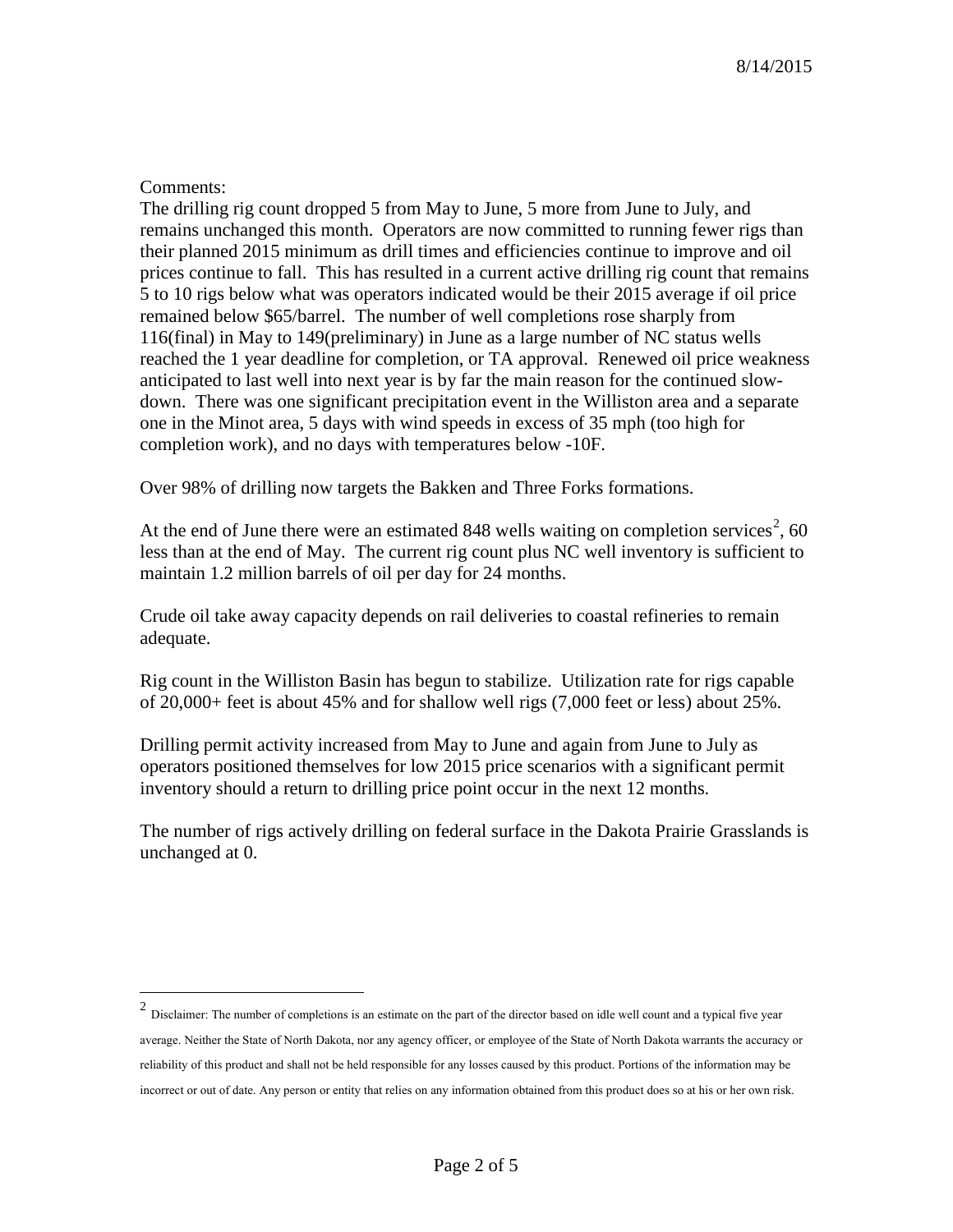Activity on the Fort Berthold Reservation is as follows: 9 drilling rigs (2 on fee lands and 7 on trust lands) 347,114 barrels of oil per day (140,256 from trust lands & 206,858 from fee lands) 1,512 active wells (1,103 on trust lands & 409 on fee lands) 124 wells waiting on completion 523 approved drilling permits (396 on trust lands & 127 on fee lands) 1,856 additional potential future wells (1,165 on trust lands & 691 on fee lands)

Seismic activity is limited to 5 micro-seismic arrays for monitoring and optimizing hydraulic fracturing. There are 5 surveys active/recording, 0 remediating, 0 suspended, and 1 permitted.

North Dakota leasing activity is limited to renewals and top leases in the Bakken - Three Forks area.

US natural gas storage is now 2.8% above the five-year average indicating stable to slightly higher prices in the future. North Dakota shallow gas exploration could be economic at future gas prices, but is not at the current price. The operator of the exploration well in Emmons County has applied for TA status and cancelled all other permits in the area. The well but appears to contain 2 pay sections totaling about 80 feet thick with very good gas shows.

The price of natural gas delivered to Northern Border at Watford City is up \$0.06 to \$2.41/MCF. This results in a current oil to gas price ratio of 12 to 1. The percentage of gas flared was down slightly to 17%. The Tioga gas plant was down slightly to 90% of capacity. Even though the expansion of gas gathering from south of Lake Sakakawea was approved, the approval came too late for the 2015 construction season, resulting in a 1 year delay. The June Bakken capture percentage was 83% with the daily volume of gas flared from May to June up just 1.6 MMCFD. The historical high flared percent was 36% in 09/2011. Gas capture statistics are as follows: Statewide 82% Statewide Bakken 83% Non-FBIR Bakken 83% FBIR Bakken 84% Trust FBIR Bakken 84%

 Fee FBIR 85% January – December 2015 capture target=77% January 2016 – September 2020 capture target=85% After October 2016 capture target=90%

BLM revised final regulations for hydraulic fracturing on federal and Indian lands were published in the CFR on 3/26/15 and they were scheduled to go into effect 6/24/15. North Dakota, Colorado, Utah, Wyoming, Western Energy Alliance, and IPAA filed for a preliminary injunction to prevent the rules going into effect until the case is settled. Following a lengthy hearing in Casper Wyoming on June 23, the court issued a stay on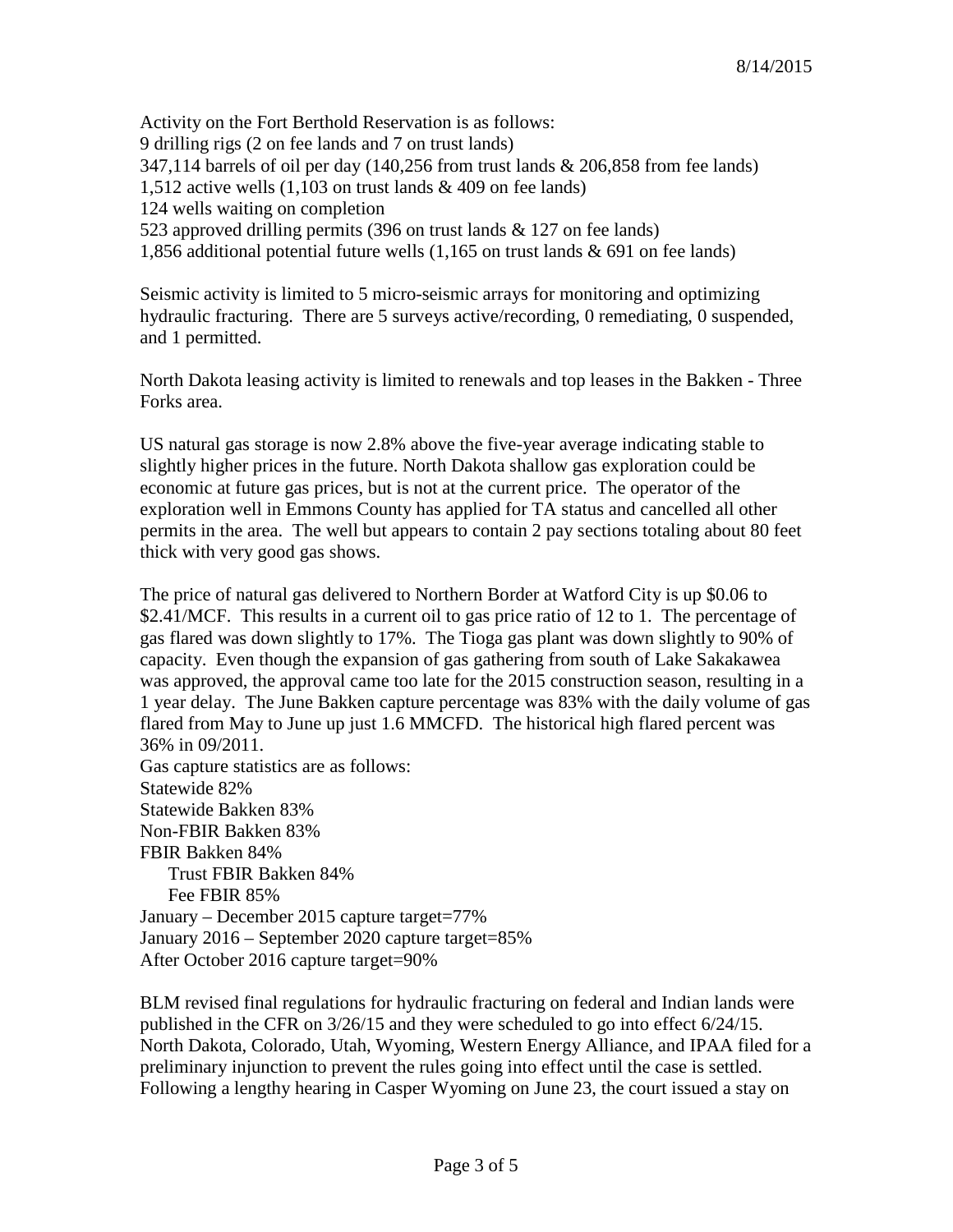the rules through mid-September 2015. BLM has until August 28 to file the administrative record of the rule making. Injunction applicants have 7 days to file citations to the record for their positions, and the court plans to rule 1-2 weeks later. You can read NDIC's submitted comments [here.](http://www.nd.gov/ndic/ic-press/BLM-comments-120625.pdf)

BLM has published a new final rule to revise Onshore Order 3. The proposed rule would change the way federal production is measured and allocated for calculation of royalties, require a federal Application for Permit to Drill (APD) even for state and private wells in a federal unit or communitized area (CA), and revise the situations in which downhole commingling of production from different leaseholds would be allowed. Comments on the proposed rule are due to BLM on September 11th. Comments concerning the information collection burdens of the proposed rule are due to the Office of Management and Budget, on September 12th.

ADDRESSES:

Mail: U.S. Department of the Interior, Director (630), Bureau of Land Management Mail Stop 2134 LM, 1849 C St., NW., Washington, DC 20240, Attention: 1004–AE15. Personal or messenger delivery:

20 M Street SE., Room 2134LM, Washington, DC 20003. Federal eRulemaking Portal: [http://www.regulations.gov.](http://www.regulations.gov/) Follow the instructions at this Web site.

Comments on the information collection burdens:

Fax: Office of Management and Budget (OMB), Office of Information and Regulatory Affairs, Desk Officer for the Department of the Interior, fax (202) 395–5806. Electronic mail: oira\_docket@omb.eop.gov.

Please indicate "Attention: OMB Control Number 1004–XXXX,"<sup>[3](#page-3-0)</sup> regardless of the method used to submit comments on the information collection burdens. If you submit comments on the information collection burdens, you should also provide the BLM with a copy of those comments, at one of the addresses shown above, so that they can summarize all written comments and address them in the final rule.

The North Dakota Legislature passed HB1432 which sets up a council to address Clean Water Act, Safe Drinking Water Act, Clean Air Act, and Endangered Species Act issues: BLM has started the process of new venting and flaring regulations with input sessions in Denver, Albuquerque, Dickinson, and Washington, DC. NDIC comments can be found [here.](http://www.nd.gov/ndic/ic-press/BLM-comments-140509.pdf)

BLM has published the North Dakota Greater Sage-Grouse Proposed Resource Management Plan Amendment and Final EIS. Information on the plan and EIS can be found [here.](https://www.blm.gov/epl-front-office/eplanning/planAndProjectSite.do?methodName=dispatchToPatternPage¤tPageId=48797)

<span id="page-3-0"></span><sup>&</sup>lt;sup>3</sup> Control Number provided by Federal Government